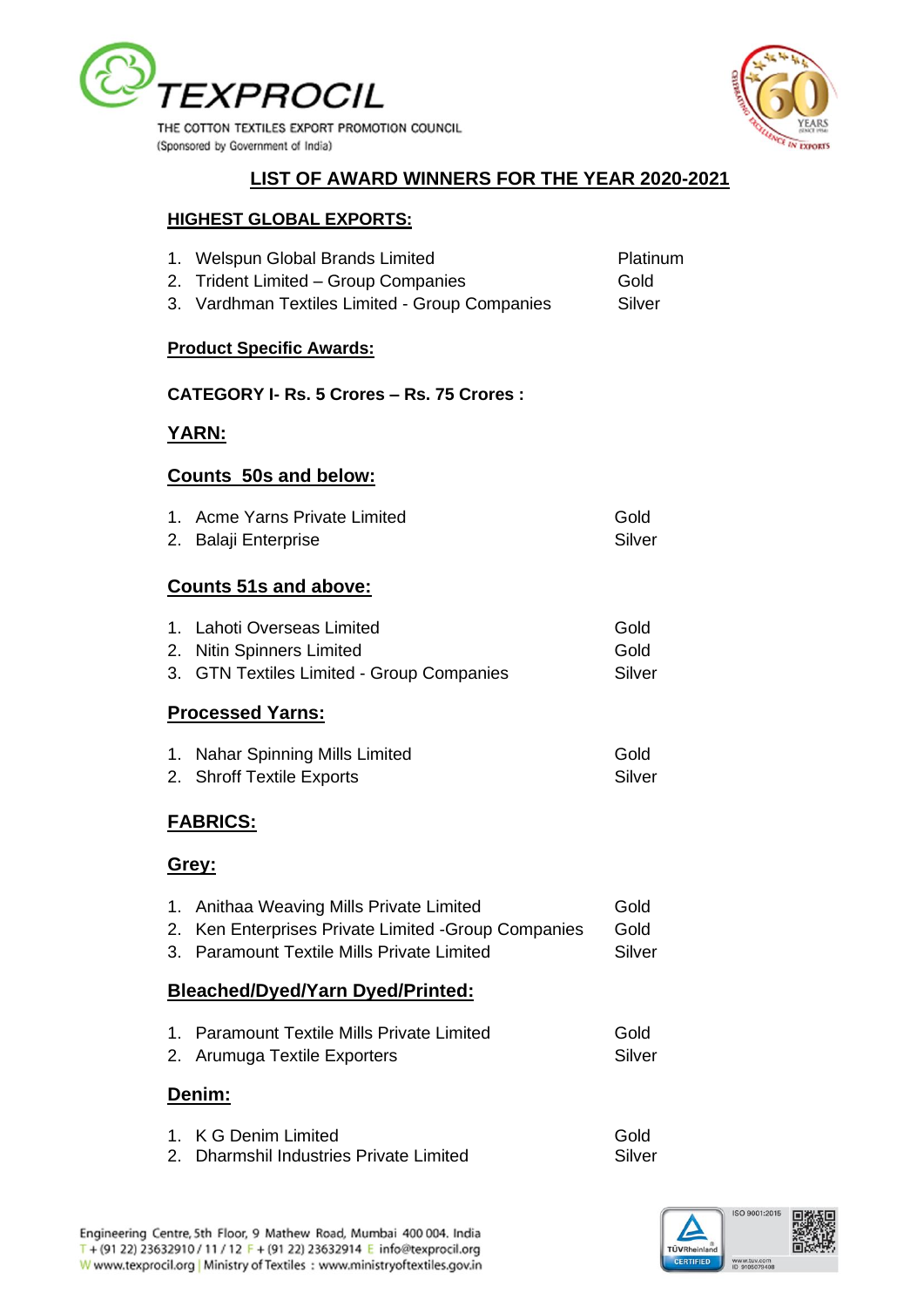

**EXPORTS** 

# **Other Fabrics Including Embroidered Fabrics, Laces etc:**

| 1. V-Tex Overseas Private Limited         | Gold   |
|-------------------------------------------|--------|
| 2. Atlas Export (India) - Group Companies | Silver |

## **MADEUPS:**

## **Bed Linen/Bed Sheets/Quilts**

| 1. Paramount Textile Mills Private Limited | Gold   |
|--------------------------------------------|--------|
| 2. K G Denim Limited                       | Silver |

### **Terry Towels**

| 1. Alok Industries Limited             | Gold   |
|----------------------------------------|--------|
| 2. Intermarket (India) Private Limited | Silver |

### **Other Cotton Madeups**

| 1. Gupta International.      | Gold   |
|------------------------------|--------|
| 2. Kapoor Industries Limited | Silver |
| 3. Sarathy Export Fabrics    | Silver |

### **CATEGORY II- Rs. 75 Crores – Rs. 250 Crores:**

## **YARN:**

### **Counts 50s and below:**

| 1. Lahoti Overseas Limited | Gold   |
|----------------------------|--------|
| 2. Square Corporation      | Silver |
| 3. Relishah Export         | Silver |

### **Counts 51s and above:**

| 1. Premier Mills Private Limited - Group Companies<br>Gold |  |
|------------------------------------------------------------|--|
|------------------------------------------------------------|--|

2. Thiagarajar Mills Private Limited Silver

## **Processed Yarns:**

| 1. Winsome Textile Industries Limited | Gold   |
|---------------------------------------|--------|
| 2. RSWM Limited                       | Silver |

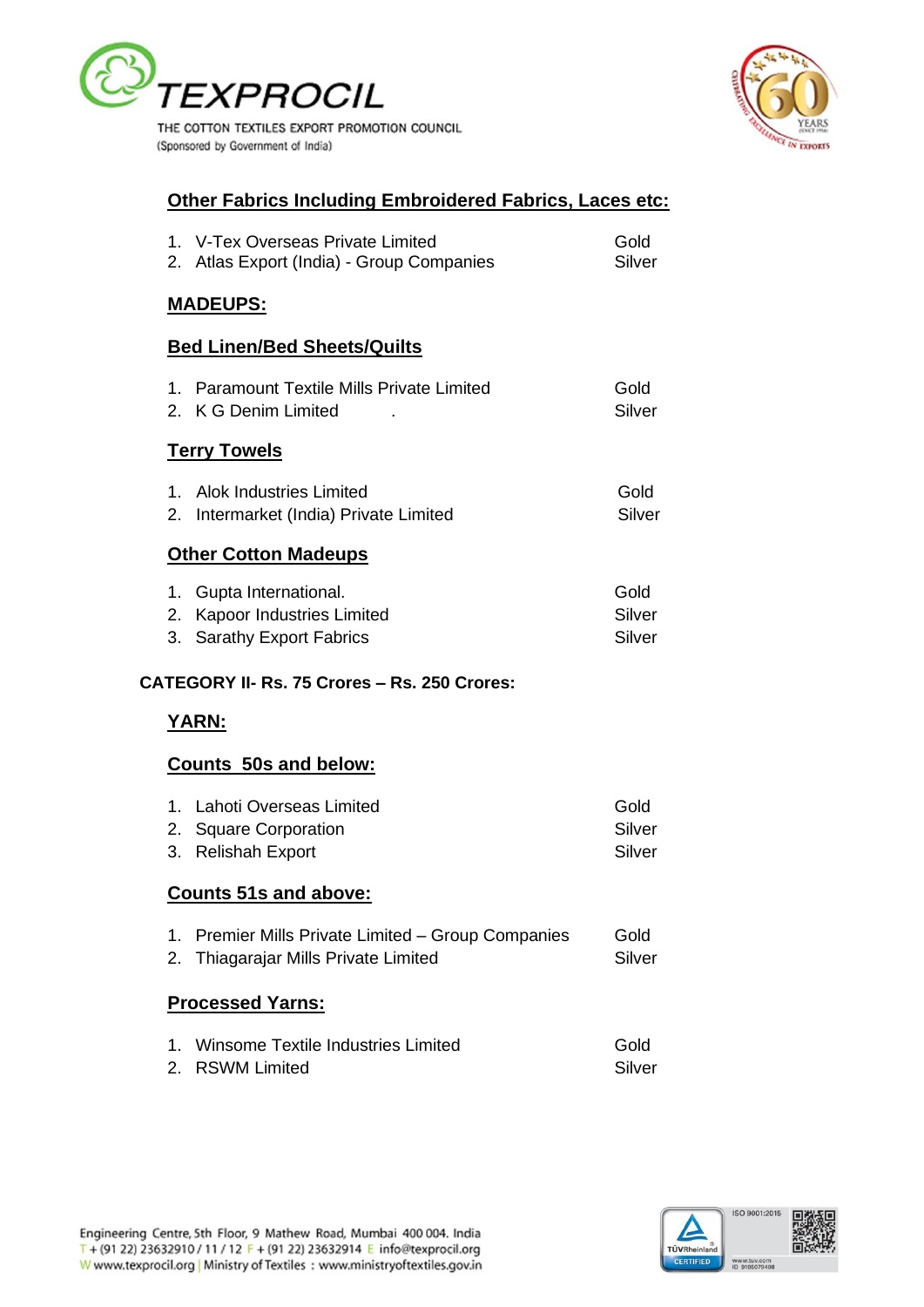



## **FABRICS:**

## **Grey:**

|                         | 1. Nitin Spinners Limited<br>2. Pee Vee Textiles Limited                | Gold<br>Silver |  |  |
|-------------------------|-------------------------------------------------------------------------|----------------|--|--|
|                         | <b>Bleached/Dyed/Yarn Dyed/Printed:</b>                                 |                |  |  |
|                         | 1. Atlas Export (India) - Group Companies<br>2. Alok Industries Limited | Gold<br>Silver |  |  |
|                         | <u>Denim:</u>                                                           |                |  |  |
|                         | 1. Manomay Tex India Limited<br>2. RSWM Limited                         | Gold<br>Silver |  |  |
|                         | <u> MADEUPS:</u>                                                        |                |  |  |
|                         | <b>Bed Linen/Bed Sheets/Quilts:</b>                                     |                |  |  |
|                         | 1. Globe Cotyarn Private Limited                                        | Gold           |  |  |
|                         | <u> Terry Towels :</u>                                                  |                |  |  |
|                         | 1. KG Petrochem Limited<br>2. Sara Textiles Limited.                    | Gold<br>Silver |  |  |
|                         | <u><b>Other Cotton Madeups:</b></u>                                     |                |  |  |
|                         | 1. Atlas Export Enterprises                                             | Gold           |  |  |
|                         | <b>CATEGORY III - Above Rs. 250 Crores:</b>                             |                |  |  |
|                         | YARN:                                                                   |                |  |  |
|                         | <u>Counts 50s and below:</u>                                            |                |  |  |
| 1.<br>2.                | <b>Nahar Spinning Mills Limited</b><br>Manjeet Cotton Private Limited   | Gold<br>Silver |  |  |
| <b>Processed Yarns:</b> |                                                                         |                |  |  |
| 1.                      | Sutlej Textiles and Industries Limited                                  | Gold           |  |  |

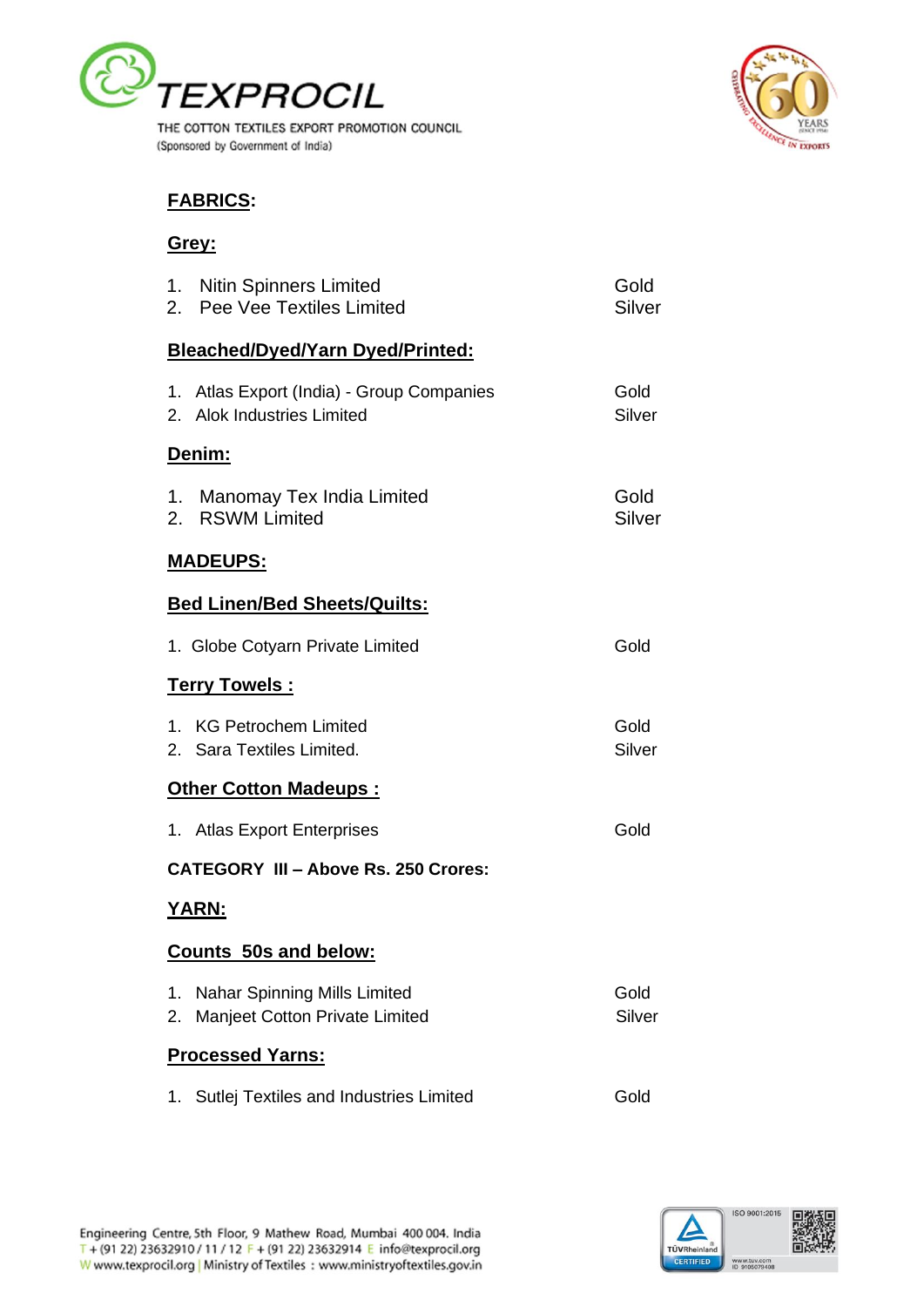

THE COTTON TEXTILES EXPORT PROMOTION COUNCIL (Sponsored by Government of India)



## **FABRICS:**

## **Grey:**

|           | 1. Loyal Textile Mills Limited                                   | Gold           |
|-----------|------------------------------------------------------------------|----------------|
|           | <b>Bleached/Dyed/Yarn Dyed/Printed:</b>                          |                |
|           | 1. Arvind Limited<br>2. Gulabdas & Company - Group Companies     | Gold<br>Silver |
|           | <u>Denim:</u>                                                    |                |
|           | 1. Arvind Limited<br>2. Raymond UCO Denim Private Limited        | Gold<br>Silver |
|           | <b>MADEUPS:</b>                                                  |                |
|           | <b>Bed Linen/Bed Sheets/Quilts</b>                               |                |
|           | 1. Indo Count Industries Limited<br>2. Himatsingka Seide Limited | Gold<br>Silver |
|           | <u> Terry Towels</u>                                             |                |
|           | 1. Kapoor Industries Limited<br>2. Himatsingka Seide Limited     | Gold<br>Silver |
|           | <b>Other Cotton Madeups:</b>                                     |                |
|           | 1. Asian Fabricx Private Limited                                 | Gold           |
|           | SPECIAL ACHIEVEMENT AWARD:                                       |                |
|           | 1. SPECIAL ACHIEVEMENT AWARD - YARN                              |                |
| $\bullet$ | Lakshmi Narasimha Textiles Private Limited                       | Gold           |
| 2.        | <b>SPECIAL ACHIEVEMENT AWARD - MADEUPS</b>                       |                |
|           | <b>Welspun Global Brands Limited</b>                             | Gold           |